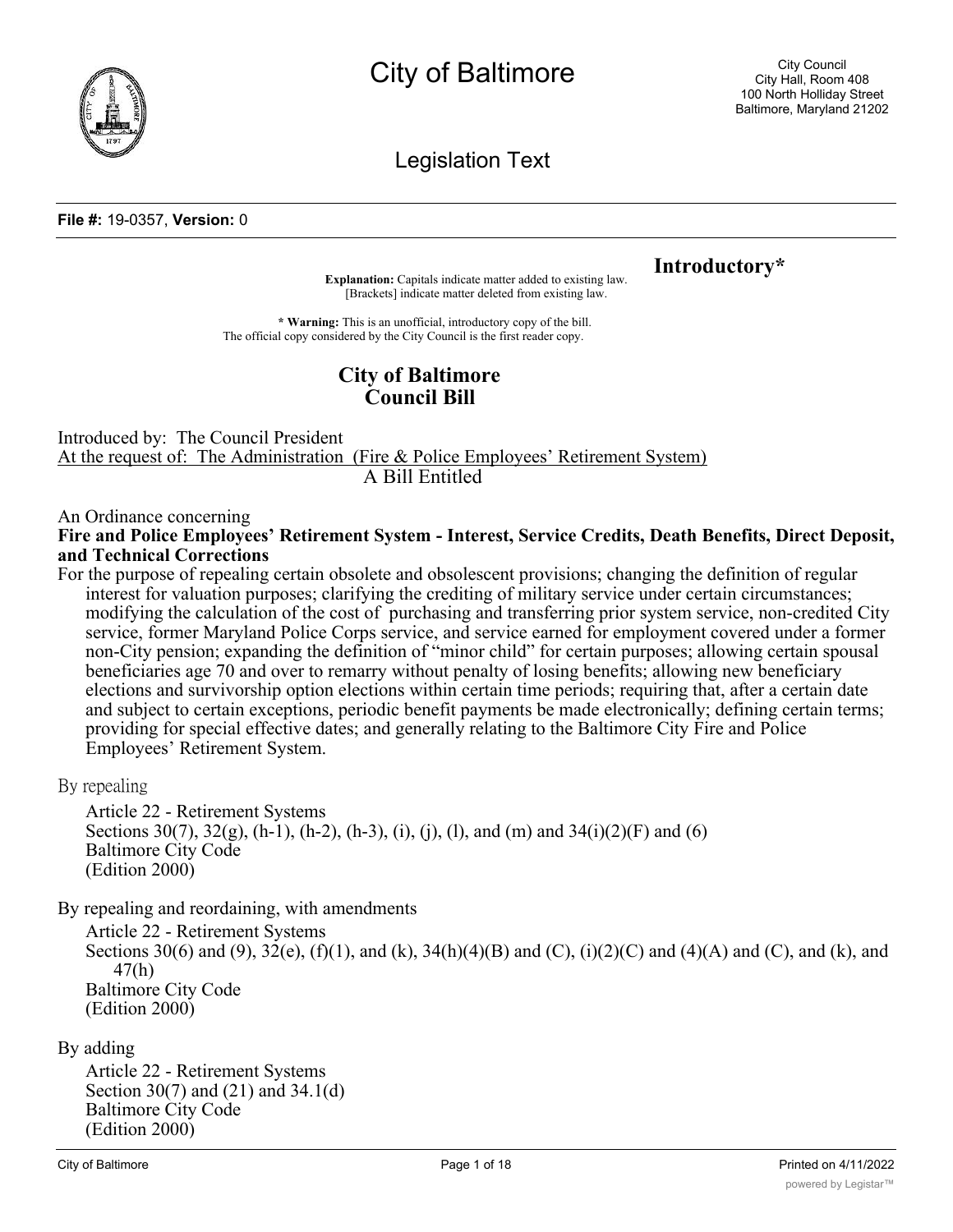**Section 1. Be it ordained by the Mayor and City Council of Baltimore**, That § 30(7), § 32(g), (h-1), (h-2),  $(h-3)$ ,  $(i)$ ,  $(i)$ ,  $(l)$ , and  $(m)$  and  $\S 34(i)(2)(F)$  and  $(6)$  of Baltimore City Code Article 22  $\{$ "Retirement Systems" are repealed, in their respective entireties.

**Section 2. And be it further ordained**, That the Laws of Baltimore City read as follows:

### **Baltimore City Code**

### **Article 22. Retirement Systems**

### **Subtitle - Fire and Police Employees' Retirement System**

### **§ 30. Definitions.**

In this subtitle, unless a different meaning is plainly required by the context, the following words and phrases have the meanings indicated:

- (6) "Service" [shall mean] means:
	- (i) any service for service-covered employment [as an employee as described in paragraph (2) of this subsection, and paid for by the City of Baltimore, while a member of the Fire and Police Employees' Retirement System]; [and]
	- (ii) any service purchased, repurchased, or transferred, by appropriate deposit or redeposit of funds plus interest[, to cover such periods, or]; and
	- (iii) any service credited under [any other section of] this subtitle [and under Maryland State Law].
- (7) "Service-covered employment" means employment as an employee, as described in paragraph (2) of this section, and paid for by the City of Baltimore, while a member of this system.
- (9) "Regular interest" means interest compounded annually for the reserves and items listed at the following rates:

| (i)                                          | the Annuity Savings Reserve: |  |
|----------------------------------------------|------------------------------|--|
|                                              | 3.0%                         |  |
| (ii)                                         | for valuation purposes:      |  |
|                                              | $[7.5\%]$<br>7.25%           |  |
| (iii) for determining actuarial equivalents: | 5.0%.                        |  |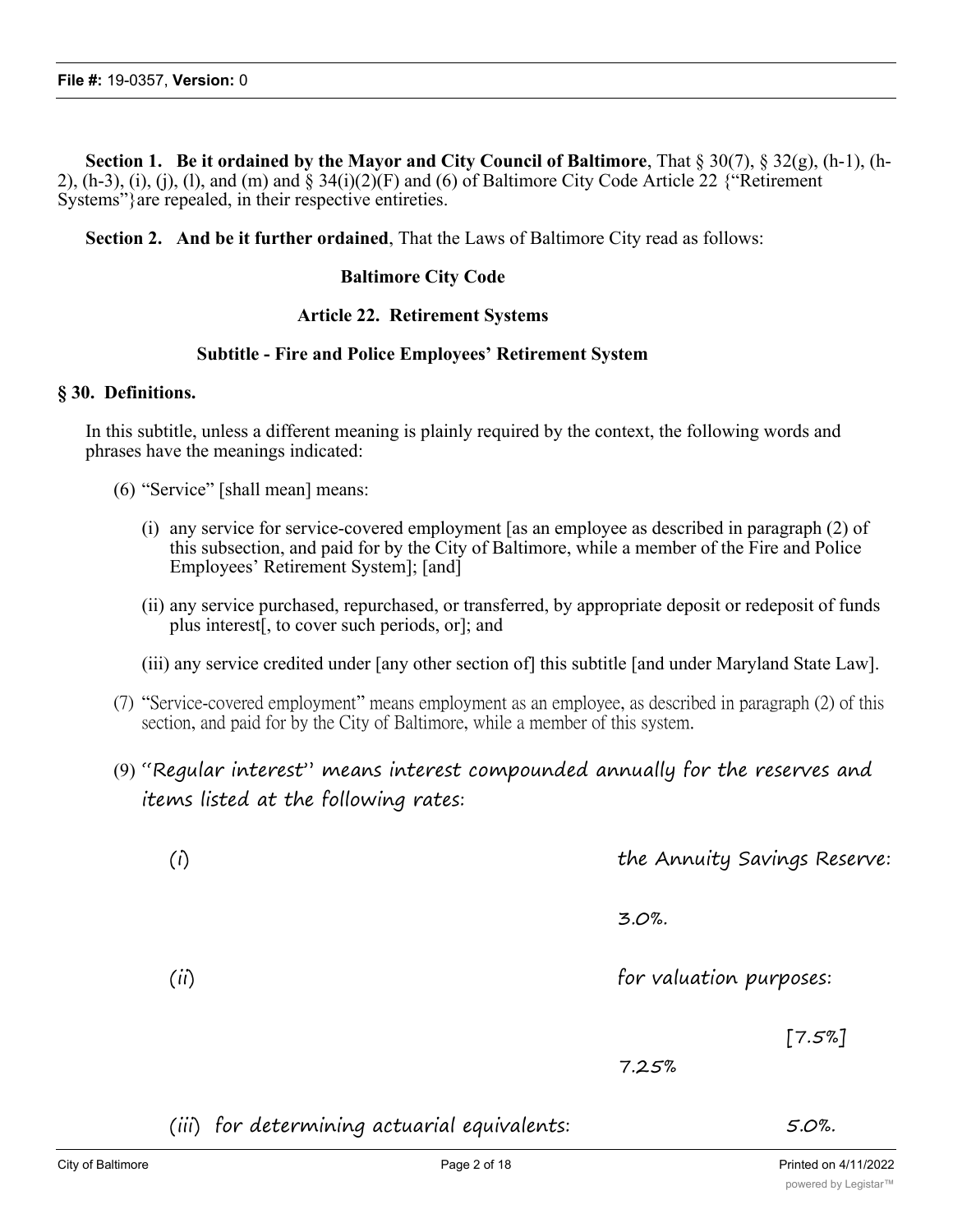(21) "System entry date" means the date a member most recently begins service -covered employment.

# **§ 32. Service creditable.**

- (e) [*Military personnel rights to benefits, membership, and service credit during employment*.] *Credit for military service during employment.*
	- (1) *Scope of subsection*.

This subsection applies only to a member of this system who:

- (i) on account of military service, as defined in paragraph  $(9)$  (7) of this subsection, is on [unpaid] leave of absence from [paid] City employment;
- (ii) [does not withdraw any of his or her accumulated contributions, unless he or she redeposits the sum withdrawn as provided in paragraph (2) of this subsection] is eligible for reemployment with the City under the Uniformed Services Employment and Reemployment Rights Act of 1994, as amended, 38 U.S.C. §§4301-4334 ("USERRA"); and
- [(iii) within 1 year after he or she leaves military service, or any longer period during which his or her employment rights are protected by federal law, is employed by the City of Baltimore as a regular and permanent employee;]
- [(iv) does not take any employment, other than employment described in item (iii) of this paragraph or temporary employment, after the member:
	- (A) applied for reemployment in his or her former classification or position in the City service; and
	- (B) was refused immediate reemployment for causes beyond his or her control; and]
- (iii)  $[(v)]$  applies for service credit with the system.
- [(2) *Redeposit of accumulated contributions; payment methods, deadline; pro rata credit.*]
	- $[(i)$  If a member of this system who is absent from employment for military service withdraws any of his or her accumulated contributions and redeposits into the system the sum withdrawn, with regular interest at the annuity savings fund rate from the date of withdrawal to the date that the redeposit is completed, the member, if otherwise qualified, is entitled to the benefits of this section as if the withdrawal had not been made.]
	- $[(ii)$  The redeposit of accumulated contributions: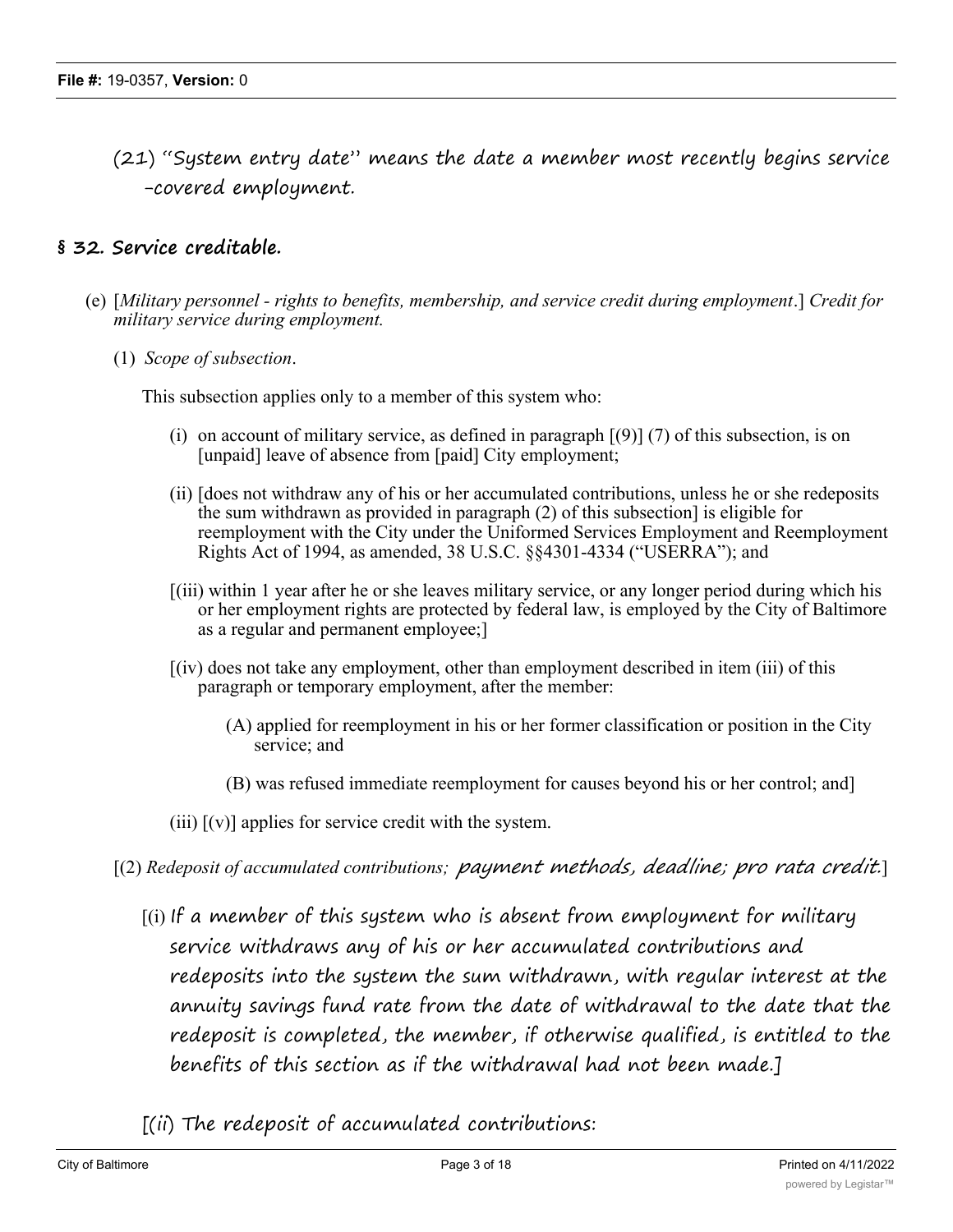- (A) may be made by a single payment or an increased rate of contribution; but
- (B) must be completed before the member's retirement date.]

# [(iii) The redeposit of accumulated contributions shall be credited pro rata at the time each payment is made.]

[(3) *Retention of status and rights as a member*.]

[Except as otherwise provided in this subsection, a member of this system who is reemployed under paragraph (1)(iii) of this subsection retains the status and rights as a member during a period of absence from employment for military service.]

(2) [(4)] *Service credit*.

[A member of this system shall receive service credit for a period of absence from employment while in military service if:

- (i) the employment of the member under paragraph  $(1)(iii)$  of this section is paid employment; and
- (ii) membership in this system is a requirement of employment.]
- (1) A member of this system shall receive service credit for a period of absence from employment while in military service as though he or she had remained continuously employed with the City as an employee.
- (2) The service credit shall include the period, if any, between the date the member completes military service and the date he or she is reemployed with the City, as long as the member retains his or her reemployment rights under USERRA during that period.
- (3) [(5)] *Transfer of service credit*.

A member of this system who receives service credit for military service under this subsection may transfer the credit to another state or local retirement or pension system.

- (4) [(6)] [*Contributions*] *Member contributions*.
	- (i) Except as otherwise provided in subparagraph (ii) of this paragraph, a member of this system [who is reemployed under paragraph (1)(iii) of this subsection and is otherwise qualified to retain the status and rights of a member during a period of absence from employment for military service,] described in paragraph (1) of this subsection shall be credited [with], at the [city's] City's sole account and expense[:], with military service contributions that consist of the following:

(A) the contributions, if any, that the City would have made on behalf of the member if the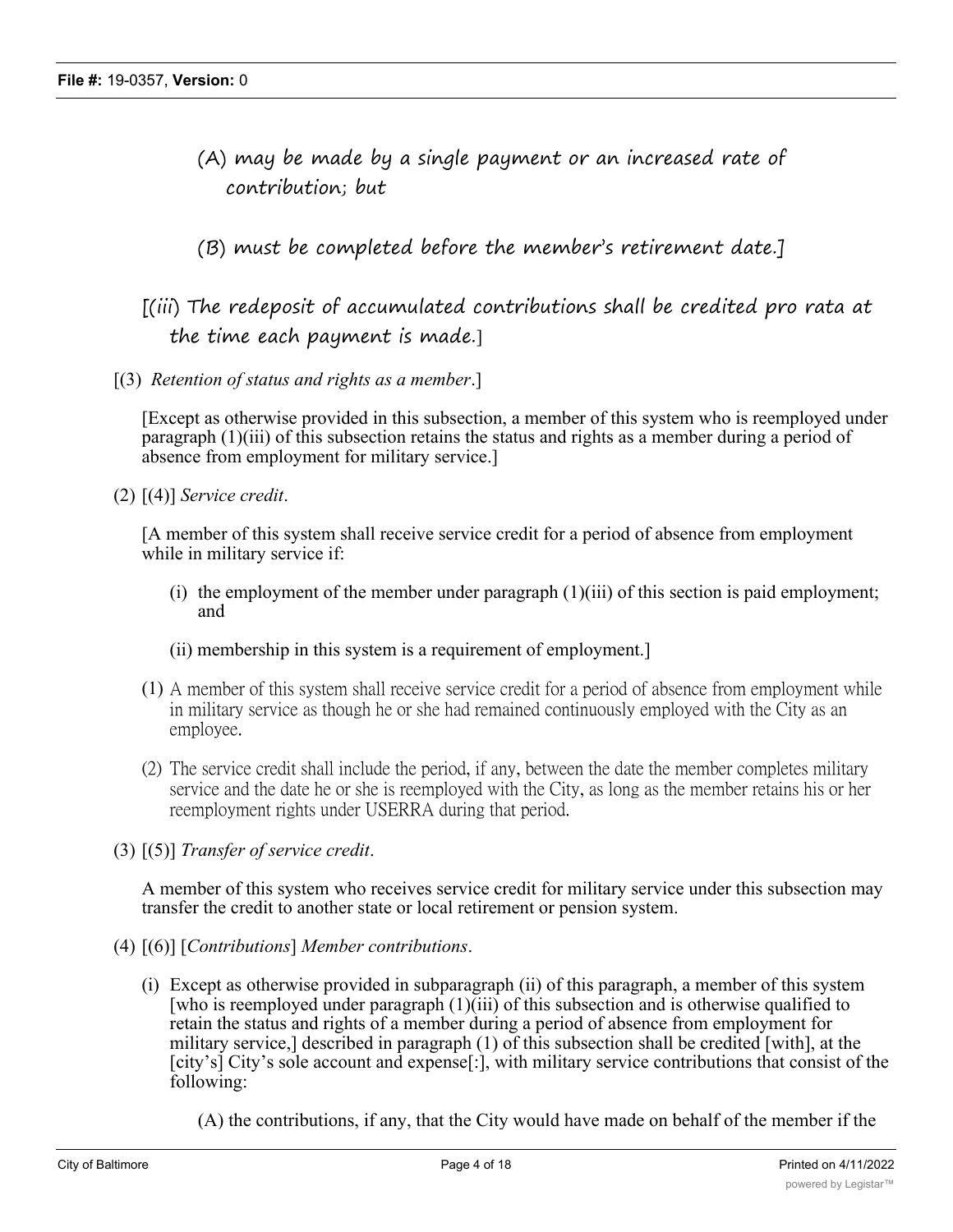member had not been absent, including DROP or DROP 2 contributions; and

- (B) the contributions that the member would have made on his or her own behalf if the member had not been absent, including DROP or DROP 2 contributions.
- (ii) On a member's terminating City employment, the member is not entitled to [withdraw] receive any part of [the] these military service contributions [credited to his or her account under this paragraph, including the annuity portion attributable to City contributions made under this paragraph, except in the case of death while in City service or retirement from City service]. However, the military service contributions shall be used to fund:
	- (A) the annuity portion of a retirement allowance payable to that member under § 34; or
	- (B) the annuity portion of a lump-sum or periodic death benefit payable to that member's beneficiary under § 34.
- (iii) The Board of Trustees shall refund to a member any contributions made to the system during a period of absence from employment for military service when the member is otherwise exempted under this paragraph from paying contributions into the system.
- [(iv) On termination of a member's employment during or after a leave of absence for military service, the member, member's beneficiary, or member's estate is entitled to a refund of the member's accumulated contributions, plus interest, in lieu of any other system benefit, excluding contributions made by the City under subparagraph (i) of this paragraph.]
- (5) [(7)] *Benefits unavailable during absence*.

A member of this system, the member's beneficiary, or the member's estate is not entitled to line-ofduty disability benefits or line-of-duty death benefits arising from the member's death or disability during a period that the member is absent from employment for military service.

 $(6)$   $(8)$  DROP and DROP 2 benefits.

[Except as otherwise provided in this subsection, a] A member of this system [who is actively reemployed under paragraph (1)(iii) of this subsection and is otherwise qualified to retain the status and rights of a member during a period of absence from employment for military service] described in paragraph (1) of this subsection is entitled to all of the rights and privileges relating to the Deferred Retirement Option Plan ("DROP") under [Section] § 36B [of this subtitle] or the Deferred Retirement Option Plan 2 ("DROP 2") under § 36C otherwise afforded to a member who is actively employed, including:

- (ii) after being reemployed on returning from military service, the right to elect retrospectively to participate in DROP or DROP 2 or to terminate DROP or DROP 2 participation, as of a date during the period of the member's absence from employment;
- (ii) the right to accumulate DROP or DROP 2 contributions and benefits participation during the period of the member's absence from employment; and
- (iii) the right to be credited with post-DROP or post-DROP 2 employment during the period of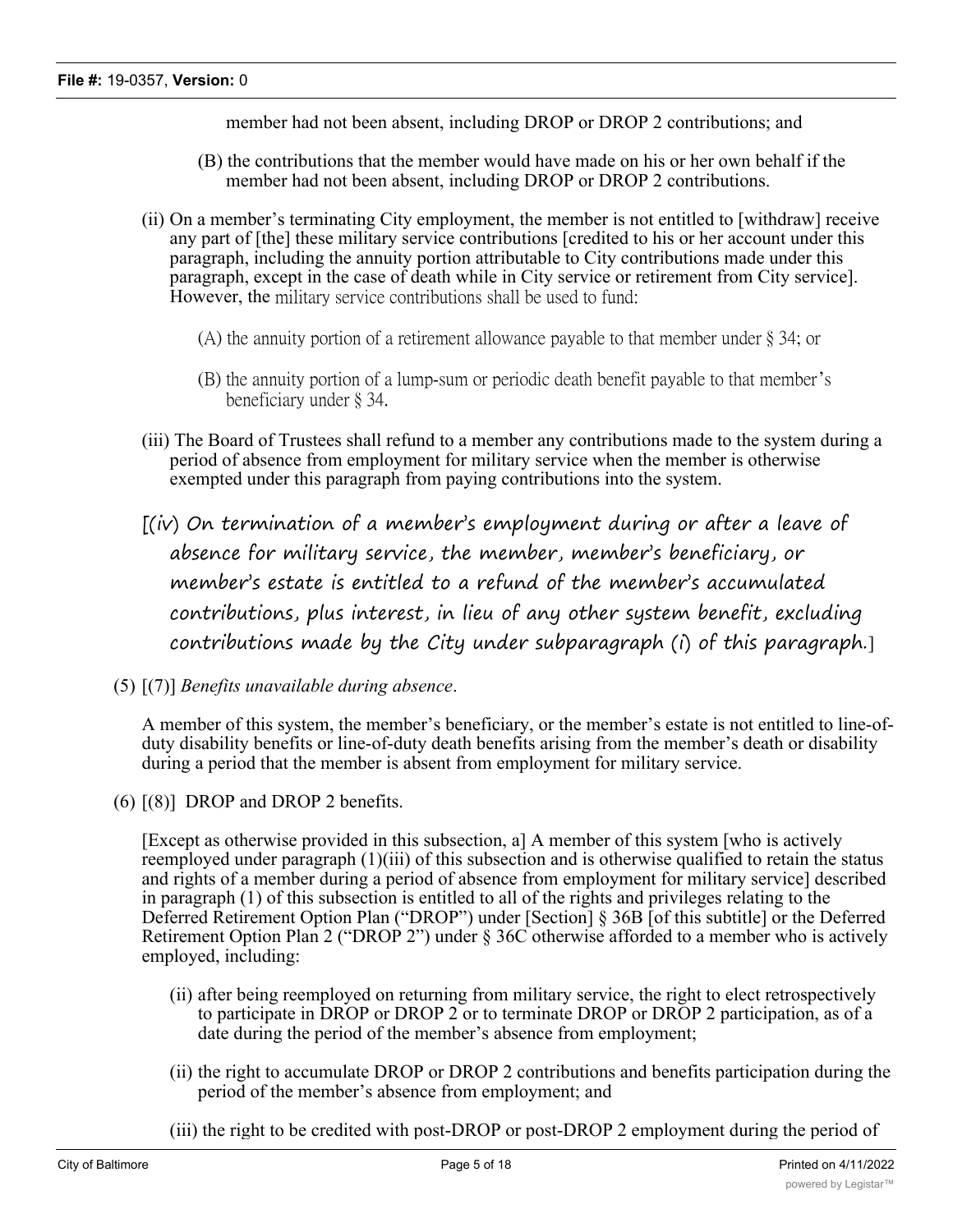the member's absence from employment.

- (7) [(9)] *"Military service" defined*.
	- (i) In this subsection and in subsection (f) of this section, "military service"means any service that falls within the term:
		- (A) "service in the uniformed services", as defined by and interpreted under 38 U.S.C. § 4303(13); or
		- (B) "military service", as defined by and interpreted under State Personnel and Pensions Article § 38-101(d);
	- (ii) "Military service" embraces all forms of duty, including active duty, active duty for training, initial active duty for training, and inactive duty training (such as drills), under competent authority, on a voluntary or involuntary basis, in the Army, Navy, Marine Corps, Air Force, Coast Guard, Public Health Service Commissioned Corps, the Army National Guard, the Air National Guard, the Maryland National Guard, as well as the reserve components of each of these services, and any other category of persons designated by the President or the Governor of the State of Maryland in time of war or national or State emergency.
- (8) *Deadline for purchase of service.*

For a member of this system described in paragraph (1) of this subsection, any deadline for transferring and purchasing service otherwise applicable under § 32(k) shall be extended by the period of service credited to the member under paragraph (2) of this subsection.

(9) [(10)] *Rules and regulations*.

The Board of Trustees may adopt rules, resolutions, and regulations to carry out the provisions of this subsection as long as those rules, resolutions, and regulations are consistent with USERRA.

- (f) [*Military*] *Credit for military service* [*credit*] *prior to employment*.
	- (1) [Notwithstanding any other provision of this subtitle, upon] Upon proper application to [the System] this system, a member who has acquired at least 10 years of service and attained age 50, or who has acquired 20 years of service, shall be granted credit for military service, as defined in  $\lceil \S 32(\mathbf{e}) \rceil$ subsection (e)(7) of this [subtitle], prior to employment with the City [for purposes of eligibility for a normal service retirement under  $\hat{\S}$  34(a-1), DROP under  $\hat{\S}$  36B, or DROP 2 under  $\hat{\S}$  36C, and for benefit purposes shall be granted to any member of this system who has served in the military prior to employment with the City, if that member has acquired at least 10 years of service and attained the age of 50, or has acquired 20 years of service] unless otherwise provided in this Article 22.
- (k) [*Transfers*] *Purchases and transfers of service.* [*- Persons becoming members on or after July 1, 2003*.]
	- (1) *Definitions*.

(iii)In this subsection, the following words have the meanings indicated.

(ii) A. "Former system" means an actuarially funded contributory or non-contributory federal, state, or local governmental defined benefit retirement or pension system located within the United States.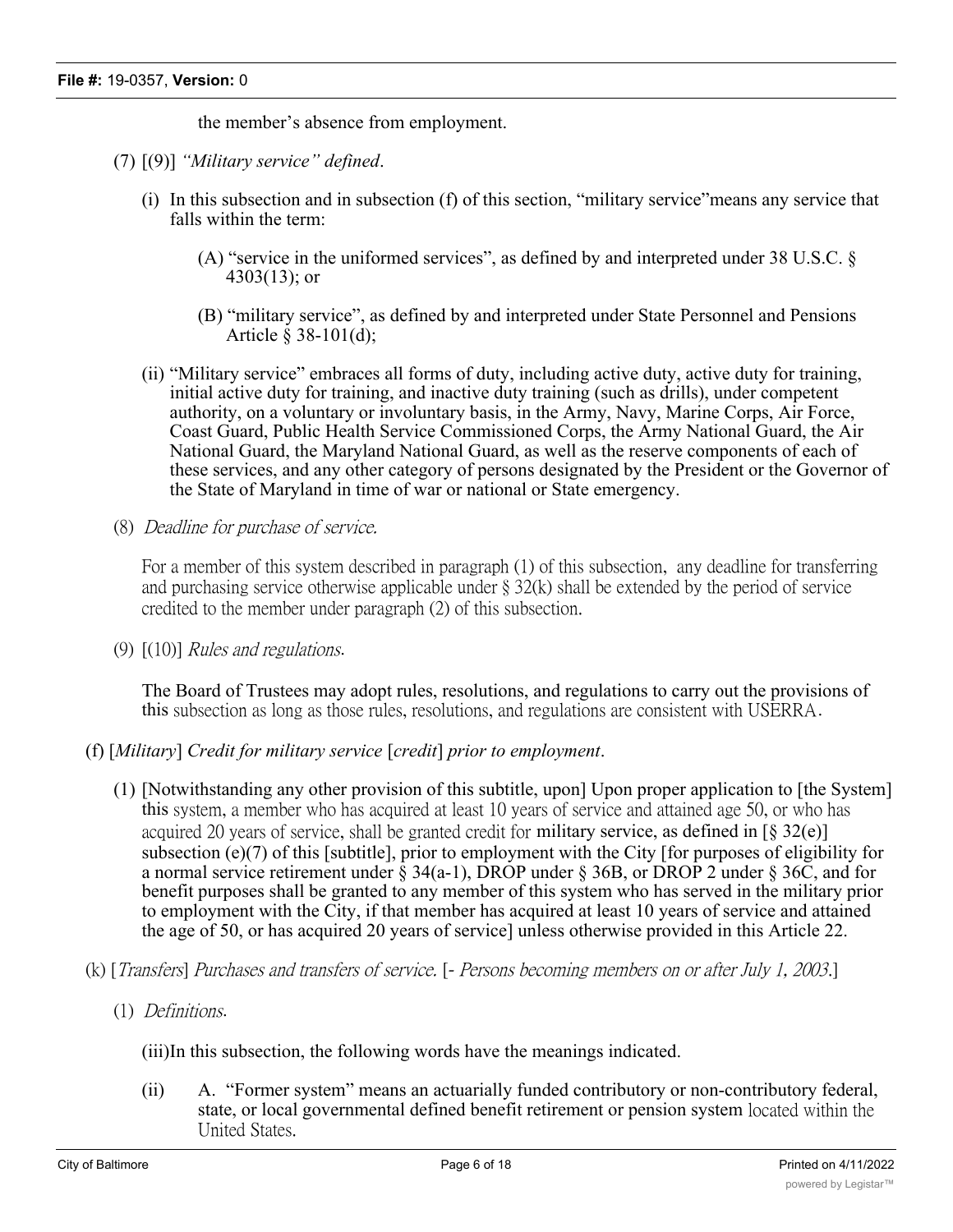- B. "Former system" includes:
	- 1. this system;
	- 2. the Employees' Retirement System of the City of Baltimore;
	- 3. the Elected Officials' Retirement System of the City of Baltimore; and
	- 4. even though it is not actuarially funded, the Retirement Savings Plan of Baltimore City.
- (iii) "Uniformed position" means a fireman's or policeman's position held by a transferring employee.
- (iv) "Fireman's position" means a position held by an employee of a federal, state, or local fire department whose services bear a substantial and direct relationship to extinguishing fires or protecting lives or property endangered by fires.
- (v) "Policeman's position" means a position held by an employee of a federal, state, or local law enforcement agency who is regularly engaged in enforcing the public peace and whose duties include the power of arrest.
- (vi) "Civilian position" means a position held by a transferring employee that was not a uniformed position.
- (vii) "Former City service" means:
	- (A) prior service;
	- (B) service for any regular and permanent employment with the City that resulted in the member' s being vested in the City Retirement Savings Plan or credited for service in a defined benefit City Retirement System other than this system; or

(C) non-credited City service.

- (viii) "Earnable compensation" means the annual salary authorized for the member as of the date of the member's system entry date.
- (ix) "Prior service" means service credit previously earned or purchased in this system but lost due to separation from employment.
- (x) "Non-credited City service" means service for any regular and permanent employment with the city that did not result in the member's being credited for service in any City retirement system or vested in the City Retirement Savings Plan.
- (xi) "Maryland Police Corps service" means service, not to exceed 6 months, earned by a member while successfully completing the Maryland Police Corps training program.
- (2) *In general*.
	- (A) [*Transfers*] *Purchases and transfers authorized.*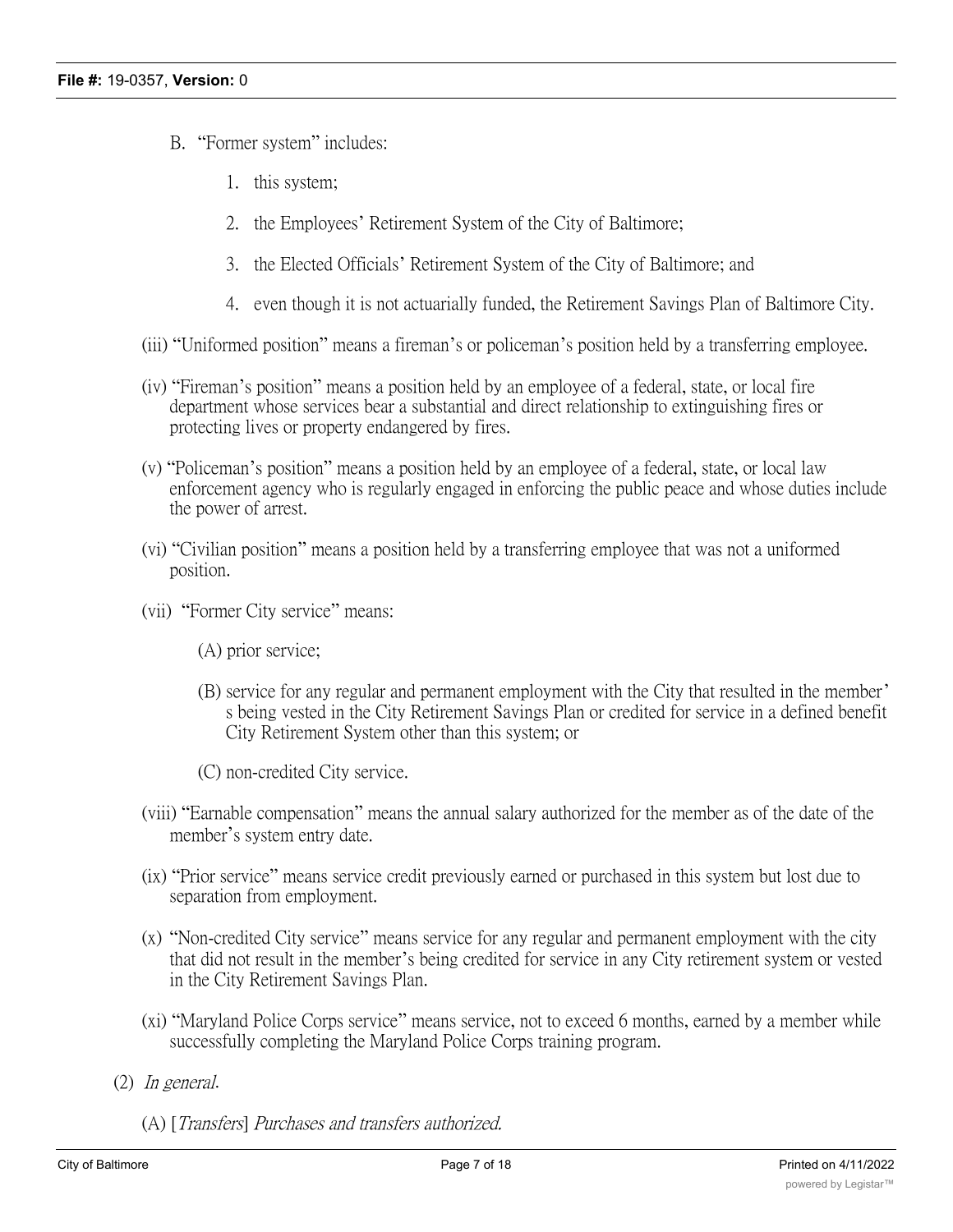An employee who becomes a member of this system [on or after July 1, 2003,] may purchase and transfer all or any portion of service previously earned or acquired in a former system or through Maryland Police Corps service if:

- (i) for service purchases and transfers of other than prior service, non-credited City service, or Maryland Police Corps service, the member begins employment covered by this system within 90 days of terminating employment covered by the former system;
- (ii) the member files an application with this system to purchase and transfer that service within 1 year of [membership in this system] his or her system entry date.
- (iii) the member's former system or employer provides verification to this system of the member' s transferable service; and
- (iv) on transferring [credit] service from the member's former system or Maryland Police Corps service, the member would no longer be eligible to receive a present or future benefit [from the former system] for the service transferred.
- (B) *Limit of years transferable*.
	- (i) If the service from the former system was acquired or earned on account of employment in a uniformed position, the member may purchase and transfer up to 10 years of that service, in addition to any prior service, non-credited City service, and Maryland Police Corps service.
	- (ii) If the service from the former system was acquired or earned on account of employment in a civilian position, the member may purchase and transfer up to 5 years of that service, in addition to any prior service, non-credited City service, and Maryland Police Corps service.
- (C) *Payment amount* [ *Transfers from City system*]*.*

For service transferred from a [Baltimore City retirement] former system, the member must pay:

- (i) an amount equal to the product of:
	- 1. the member's [actual] earnable compensation [for the position covered by this system as of the member's date of entry into this system], multiplied by
	- 2. the number of years or part of a year of service to be transferred, multiplied by
	- 3. [6%] either:
		- A. for service that is former City service, the member contribution rate under § 36(h)(5) in effect on the date of the member's application, or
		- B. for service that is not former City service, twice the member contribution rate under § 36(h)(5) in effect on the date of the member's application, [plus] less
- [(ii) interest on that product calculated at this system's current annuity savings fund rate from the member's date of entry into this system to the date the payment for the transfer of service is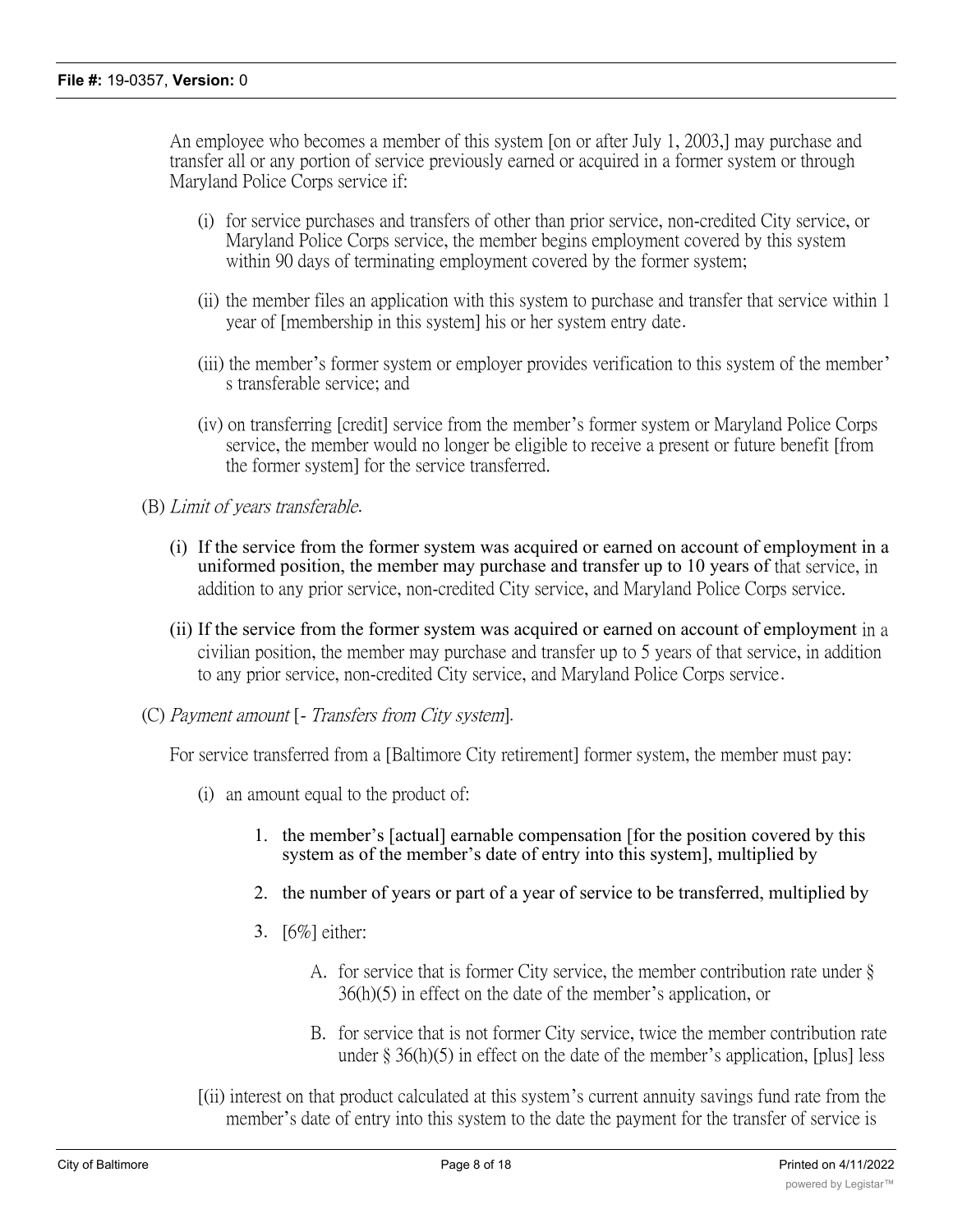completed.]

- (ii) accumulated contributions, with interest, that the member may have retained in this system for his or her prior service.
- [(D) *Payment amount Transfers from other system.*]

[For service transferred from a system other than a Baltimore City retirement system, the member must pay:

- (i) an amount equal to the product of:
	- 1. the member's actual earnable compensation for the position covered by this system as of the member's date of entry into this system, multiplied by
	- 2. the number of years or part of a year of service to be transferred, multiplied by
	- 3. 12%, plus
- (ii) interest on that product calculated at this system's current annuity savings fund rate from the member's date of entry into this system to the date the payment for the transfer of service is completed.]
- (D) [(E)] *Payment methods, deadline.*

The payment for transferred service[: (i) may] must be [made] by a single payment [or an increased rate of contribution; but (ii) must be completed] made before the earlier of:

- (i) [(A)] 10 years from the member's system entry date [of entry into this system]; or
- (ii)  $[(B)]$  the member's retirement date.
- (E) [(F)] *Pro rata credit*.

The transferred service shall be credited pro rata at the time each payment for the service is made.

[(3) *Transferred service deemed earned in this system*.]

[For purposes of determining benefit eligibility and calculation of benefits, on payment by a member for the transferred service and the credit of that service by this system, the transferred service shall be treated the same as all other service acquired in this system, whether or not the member retires more than 5 years after transferring into this system.]

- [(4) *Special review provision*.]
	- [(A) After the June 30, 2008, actuarial valuation has been completed and presented to the Board of Trustees, the Board shall review with the system's actuary the cost impact to the City of Baltimore of this subsection (k) as applied to service credit transfers from federal and out-ofstate retirement or pension systems.]
	- [(B) If the Board of Trustees determines that the provisions of this subsection (k) that allow the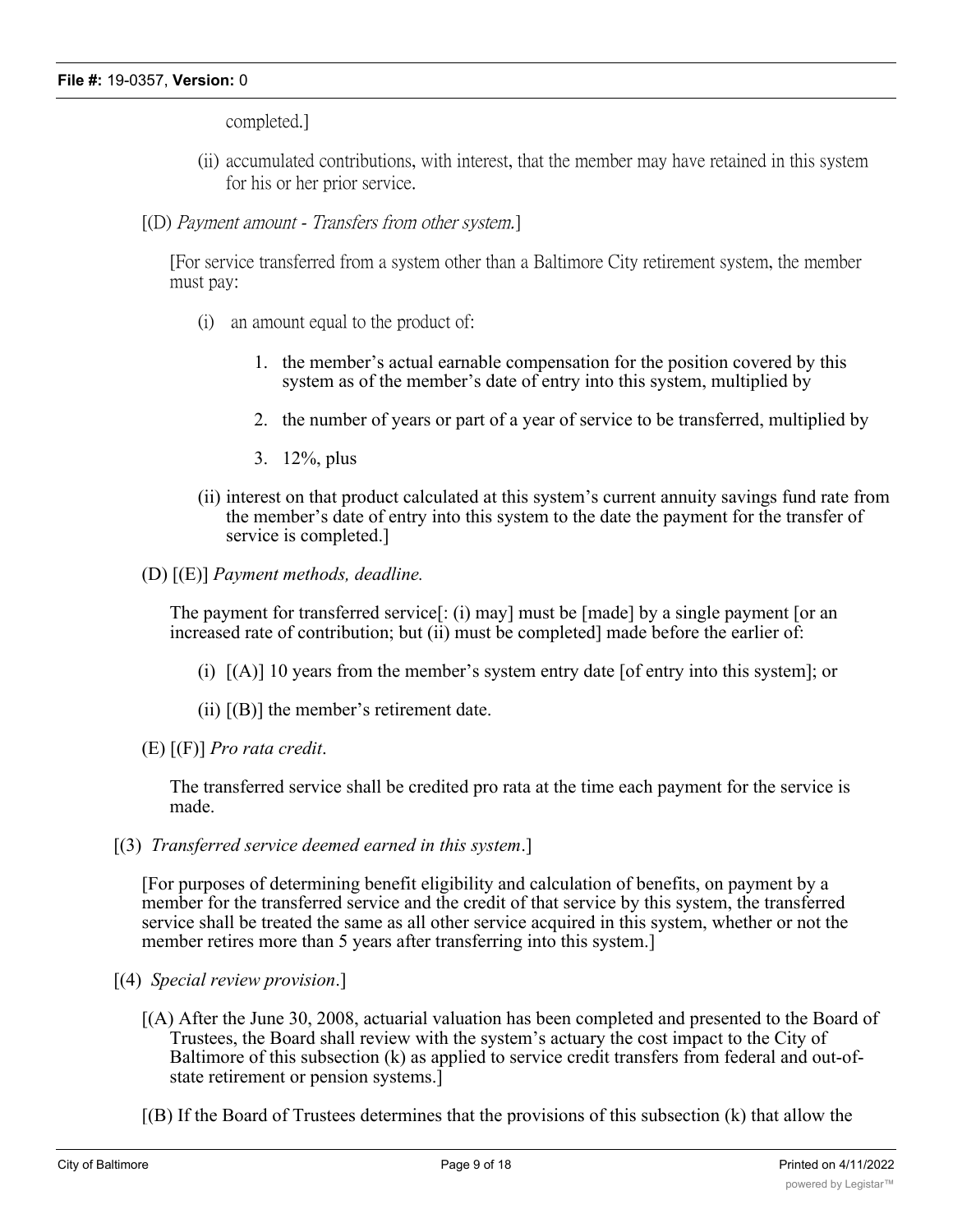transfer of service credit from federal and out-of- state retirement or pension systems should not be continued, the Board shall submit legislation to the Mayor and City Council to rescind those provisions.]

[(C) Otherwise, if the Board of Trustees determines that the provisions of this subsection (k) that allow for these transfers should be continued, those provisions will remain in full force and effect and this paragraph (4) will be null and void.]

## **§ 34. Benefits.**

- (h) *Non-line-of-duty death benefit*.
	- (4) *25% plus death benefit*.
		- (B) This benefit shall be paid:
			- (i) to the member's designated beneficiary, as long as that designated beneficiary is limited to:
				- 1. the member's surviving spouse, to continue for life or until remarriage; or
				- 2. the member's minor children, to be paid to each child, in equal shares, until that child is no longer minor, as defined in § 47(h) of this article; or
			- (ii) if the designated beneficiary is not the member's spouse or minor child, as defined in  $\S$ 47(h) of this article, and that beneficiary predeceases the member, or if there is no designated beneficiary, then to the member's surviving spouse, to continue for life or until remarriage, if the member was married to that spouse for at least 1 year immediately before the date of the member's death; or
			- (iii) if there is no qualifying surviving spouse under subparagraph (B)(i) or (ii), or if the surviving spouse dies or remarries, then to the member's minor children, to be paid to each child, in equal shares, until that child is no longer minor, as defined in  $\S 47(h)$  of this article.
		- (C) For purposes of this paragraph (4), when a member's child is no longer a minor, as defined in  $\S$ 47(h) of this article, and consequently ceases to receive benefits under this paragraph (4), each remaining minor child shall begin to receive, in addition to his or her existing benefit, an equal share of the benefit formerly paid to the other child. This process continues until the member's youngest child is no longer a minor.
- (i) *Line-of-duty death benefit*.
	- (2) *Line-of-duty death benefit*.
		- (C) For purposes of this paragraph (2), when a member's child is no longer a minor, as defined in § 47(h) of this article, and consequently ceases to receive benefits under this paragraph (2), each remaining minor child shall begin to receive, in addition to his or her existing benefit, an equal share of the benefit formerly paid to the other child. This process continues until the member's youngest child is no longer a minor.
	- (4) *Death on account of a line-of-duty injury*.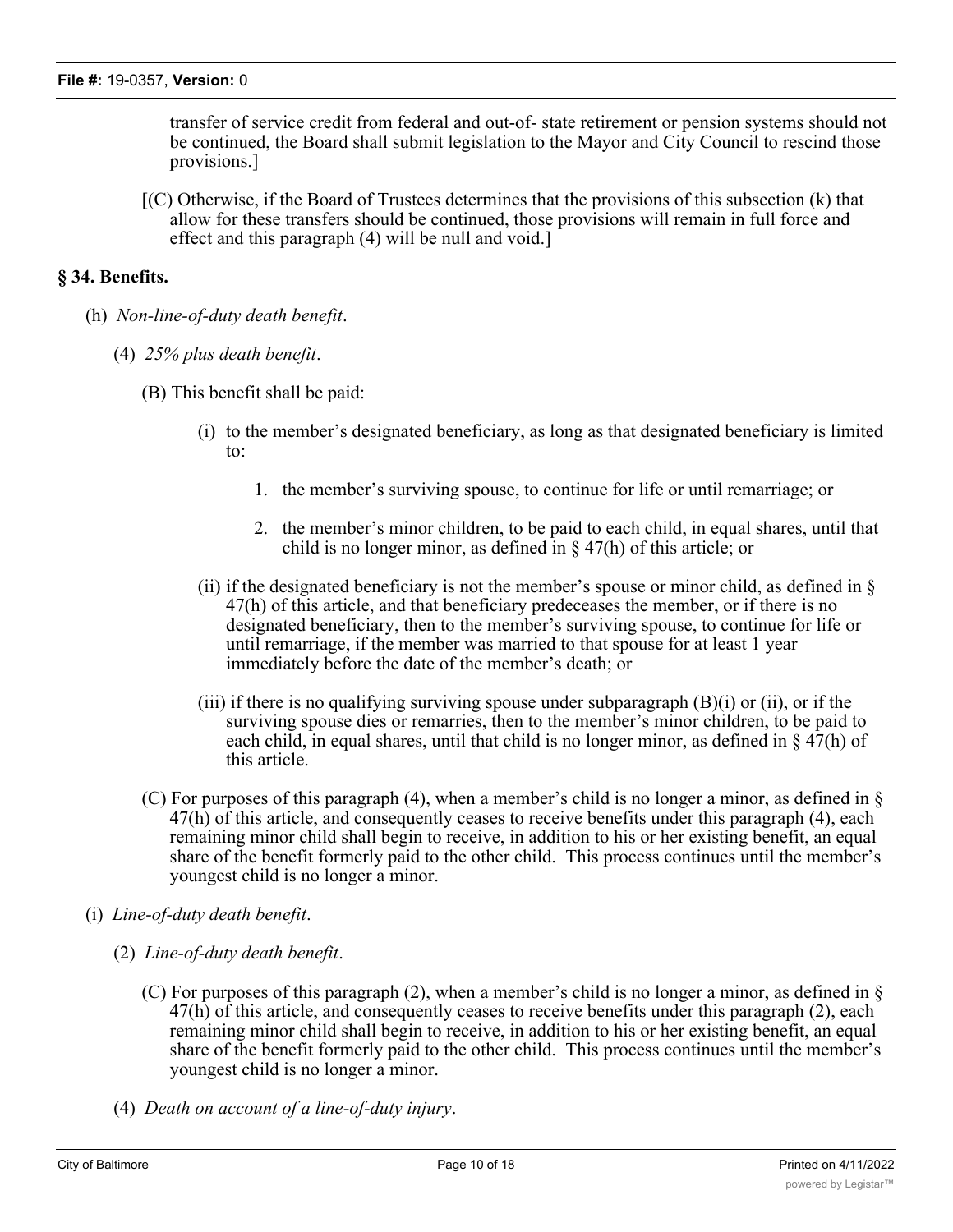- (A) This paragraph (4) applies to any member who:
	- (i) retires under the provisions of  $\S 34(e)$  of this subtitle;
	- (ii) elects to receive maximum benefits without [optional] actuarial modification; and
	- (iii) within 5 years of the date of line-of-duty disability retirement, dies from the last injury that caused or contributed to that retirement.
- (C) Any accumulated contributions payable to the designated beneficiary of a member whose death is governed by this paragraph (4) shall be reduced by the amount of annuity payments that the deceased member previously received through a [special] line-of-duty disability pension.
- [(k) *Optional allowances*.]
	- [(1) Any member who is entitled to a disability or service allowance under the provisions of this subtitle may elect to receive the maximum amount of such allowance or he may elect to receive the actuarial equivalent of such allowance, computed as of the effective date of retirement, in a lesser amount payable throughout life in accordance with the following provisions:]
		- [Option 1. If the member dies before he has received in annuity payments the present value of his annuity computed as of the time of his retirement, the balance of the annuity reserve remaining unpaid shall be paid to such person, if any, as he shall have nominated by written designation duly acknowledged and filed with the Board of Trustees, otherwise to his estate; or]
		- [Option 2. If the member dies before he has received in payments the present value of his retirement allowance as it was at the time of his retirement, the balance shall be paid to his legal representatives or to such person as he shall nominate by written designation duly acknowledged and filed with the Board of Trustees; or]
		- [Option 3. Upon the member's death, his reduced retirement allowances shall be continued throughout the life of and paid to such person as he shall have nominated by written designation duly acknowledged and filed with the Board of Trustees at the time of his retirement; or]
		- [Option 4. Upon the member's death, ½ of his reduced retirement allowance shall be continued throughout the life of and paid to such person as he shall have nominated by written designation duly acknowledged and filed with the Board of Trustees at the time of his retirement; or]
		- [Option 5. Some other benefit or benefits shall be paid either to the member or to such person or persons as he shall have nominated, provided such other benefit or benefits, together with the lesser retirement allowance, shall be certified by the actuary to be of equivalent actuarial value to his retirement allowance and shall be approved by the Board of Trustees.]

[Any living retired member shall have the right within 30 days after the effective date of his retirement, and not thereafter, to change his election of the maximum allowance to any one of the options hereinbefore set forth or to change his election of any one of said options to another one of said options, or to change his election from any one of said options to the maximum allowance. Any living retired member shall have the right within 30 days after the effective date of his retirement to change his designation of a beneficiary, but thereafter no such change may be made in connection with any option hereinbefore set forth which provides for the payment of a benefit allowance to, and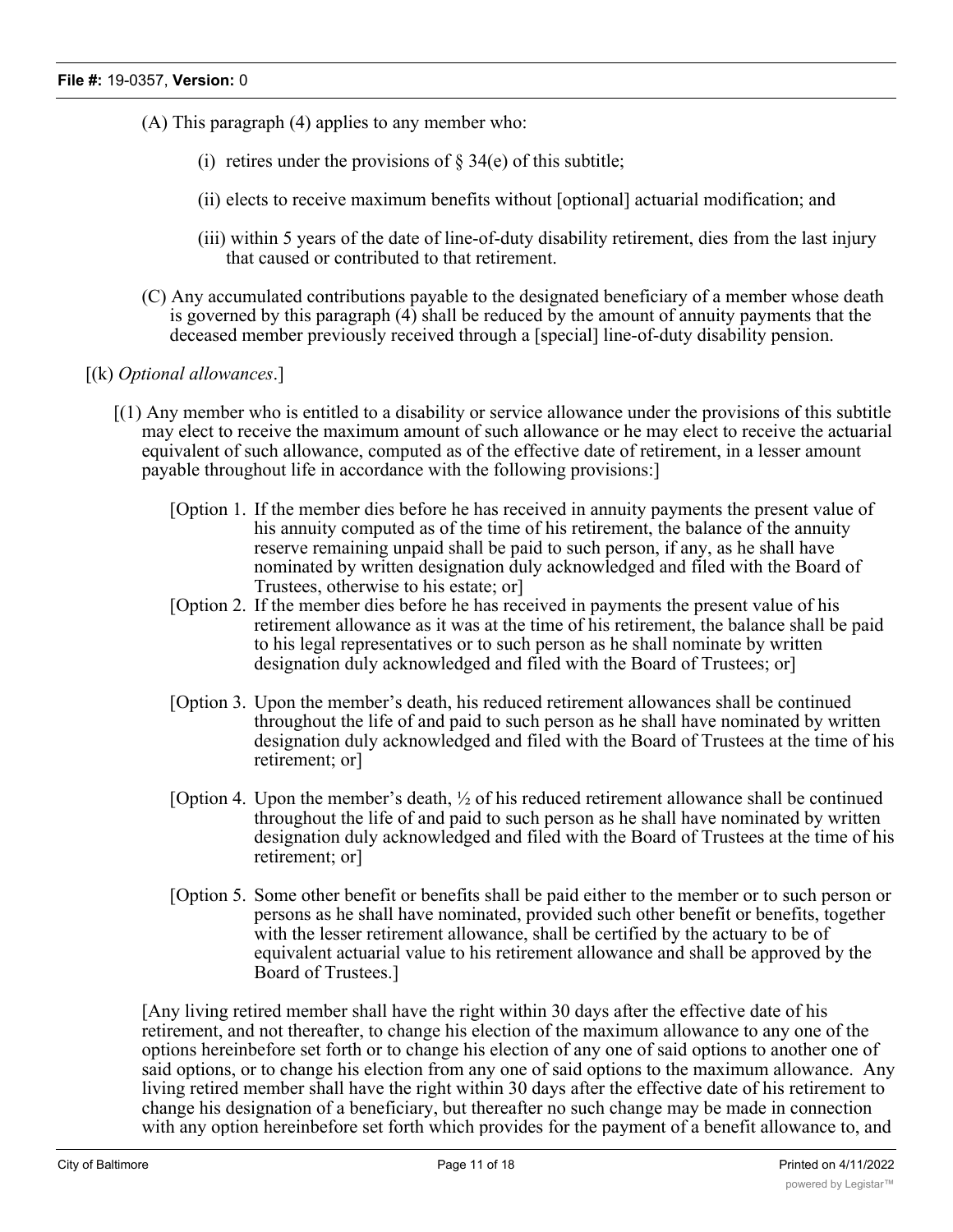throughout the life, of the beneficiary designated.]

[The election of any option or any change in connection therewith shall be made on forms provided for that purpose by the Board of Trustees and filed with the Board.]

- [(2) *{Repealed}*]
- $(3)$  Subject to the provisions of (a), (b), (c), (d), and (e) of this paragraph (3), in the event that a member who retires and elects to receive maximum benefits without optional modification later dies and is survived by a spouse to whom the member had been married for at least 1 year immediately prior to retirement, an amount equal to 37½% of the allowance said member was receiving shall be paid to such surviving spouse to continue as long as he or she remains unmarried. If there be no such spouse or if the spouse dies or remarries before the youngest unmarried child of said deceased member shall have either attained the age of 18 years or, in the event said child is a full-time student, before he shall have attained the age of 22 years, then an amount equal to 37½% of the allowance said member was receiving shall be paid to such child or children, divided in such manner as the Board of Trustees in its discretion shall determine to continue for the benefit of such child or children until the last child marries, dies or either attains the age of 18 years or in the event he is a full-time student, attains the age of 22 years.]

[Provided, however, that the above benefits shall apply only to the following members, surviving spouses and/or children, as the case may be:]

- $[(a)$  any member who retires on or after July 1, 1970;
- [(b) any member who retired prior to July 1, 1970, who is still living as of July 1, 1970, and who elected to receive maximum benefits without optional modification at the time of retirement.]
- [(c) Any member who retired prior to July 1, 1970, who is still living as of July 1, 1970, and who elected a reduced optional allowance at the time of retirement, shall be entitled to change his election and receive the maximum benefits without optional modification under Article 22, aforesaid, and to have his eligible surviving spouse, child or children, as the case may be, receive the benefits provided for herein. Anything herein to the contrary notwithstanding, any member who was entitled to the benefits of this paragraph on July 1, 1970, and who has been determined by the Board of Trustees to be a disabled person on that date and who died as a result of such disability before August 30, 1970, without having exercised his rights to change his election as required by the provisions of this paragraph, may have such rights to change his election carried over to his eligible surviving spouse, child or children, as the case may be. Such election by the surviving spouse, child or children, as the case may be, to receive the benefits provided in (c) herein, must be made within 30 days of the effective date of this ordinance and these benefits shall be paid retroactively effective on the day after such member died.]
- [(d) The eligible surviving spouse, child or children, as the case may be, of a retired member who died prior to July 1, 1970, who is or are receiving a retirement allowance as a result of the fact that the member elected a reduced optional allowance at the time of retirement shall be entitled upon application to receive the adjusted benefits provided for herein notwithstanding the prior election by the member.]
- [(e) The eligible surviving spouse, child or children, as the case may be, of a retired member who died prior to July 1, 1970, and who had elected to receive maximum benefits without optional modification, shall receive the benefits provided for herein commencing as of July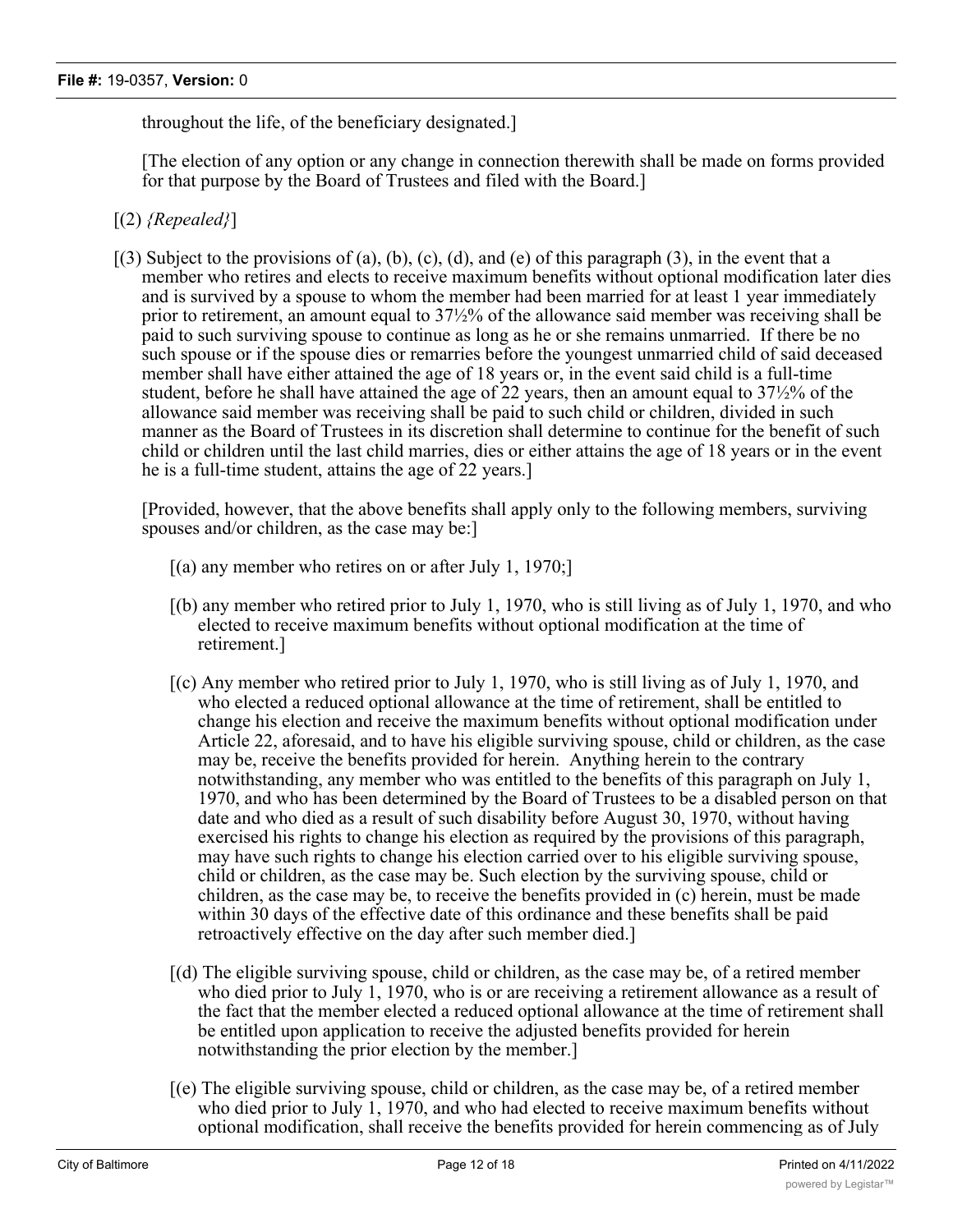## 1, 1970.]

[In no event will a surviving spouse, child or children receive any benefits under this paragraph (3) if such spouse, child or children received lump sum benefits as a result of election of Options 1, 2 or 5 by the retired member and his subsequent death prior to July 1, 1970. Provided, further, that all increased benefits available hereunder shall become effective as of July 1, 1970, and in no event shall any payment be made for any period prior to July 1, 1970. However, elections or applications provided under this paragraph (3)(c) and (3)(d) made after September 30, 1970, shall not be effective prior to the date of such election or application and no retroactive payments shall be made. Provided, further, that notwithstanding the above provisions, a spouse by a marriage occurring at least 6 months prior to the effective date of this paragraph (3), or a child or children of such marriage, shall be entitled to the benefits provided for herein as if the marriage had occurred 5 years prior to retirement.]

- [(f) In the event a retired member, who elected to receive maximum benefits under the provisions of this subtitle, dies before he has received in annuity payments a sum equal to the amount of his accumulated contributions at the time of his retirement, and there is no surviving spouse, minor children, mother or father of the deceased member entitled to receive further retirement benefits as a result of his death, the difference between the amount of the deceased member's accumulated contributions at the time of his retirement and the sum of the annuity payments which he has received shall be paid to the deceased member's designated beneficiary, and if no beneficiary has been designated, then said difference shall be paid to his estate.]
- [(4) Provided, however, that effective January 1, 1987, any beneficiary receiving or thereafter eligible to receive the 37½% survivor's benefit under subsection  $(k)(3)$  shall receive 42½% of the member's allowance, in lieu of the 37½% previously provided. Any such increased rate shall be effective beginning January 1, 1987, or from date of eligibility, whichever comes later.]
- [(5) Effective as of July 1, 1993, in the event that a member who retires and elects to receive maximum benefits without optional modification later dies and is survived by a spouse to whom the member had been married for at least 1 year immediately prior to retirement or at least 5 years prior and/or subsequent to retirement, an amount equal to 50% of the allowance said member was receiving shall be paid to such surviving spouse to continue as long as he or she remains unmarried. If there be no such spouse or if the spouse dies or remarries before the youngest unmarried child of said deceased member shall have either attained the age of 18 years, or, in the event said child is a full-time student, before he shall have attained the age of 22 years, then an amount equal to 50% of the allowance said member was receiving shall be paid to such child or children, divided in such manner as the Board of Trustees in its discretion shall determine to continue for the benefit of such child or children until the last child marries, dies or either attains the age of 18 years or in the event he is a full-time student, attains the age of 22 years. The surviving spouse benefit provided under this paragraph is effective as of July 1, 1993, and is not payable to the surviving spouse of a member who died before July 1, 1993, where such spouse was not previously entitled to a surviving spouse benefit.]
- [(6) Effective as of July 1, 1993, any beneficiary receiving or thereafter eligible to receive the 42.5% survivor' s benefit under subsection (k)(4) shall receive 50% of the member's allowance, in lieu of the 42.5% previously provided under subsection (k)(4). Any such increased rate shall be effective beginning July 1, 1993, or from the date of eligibility, whichever occurs later.]
- (k) *Retirement payment options.*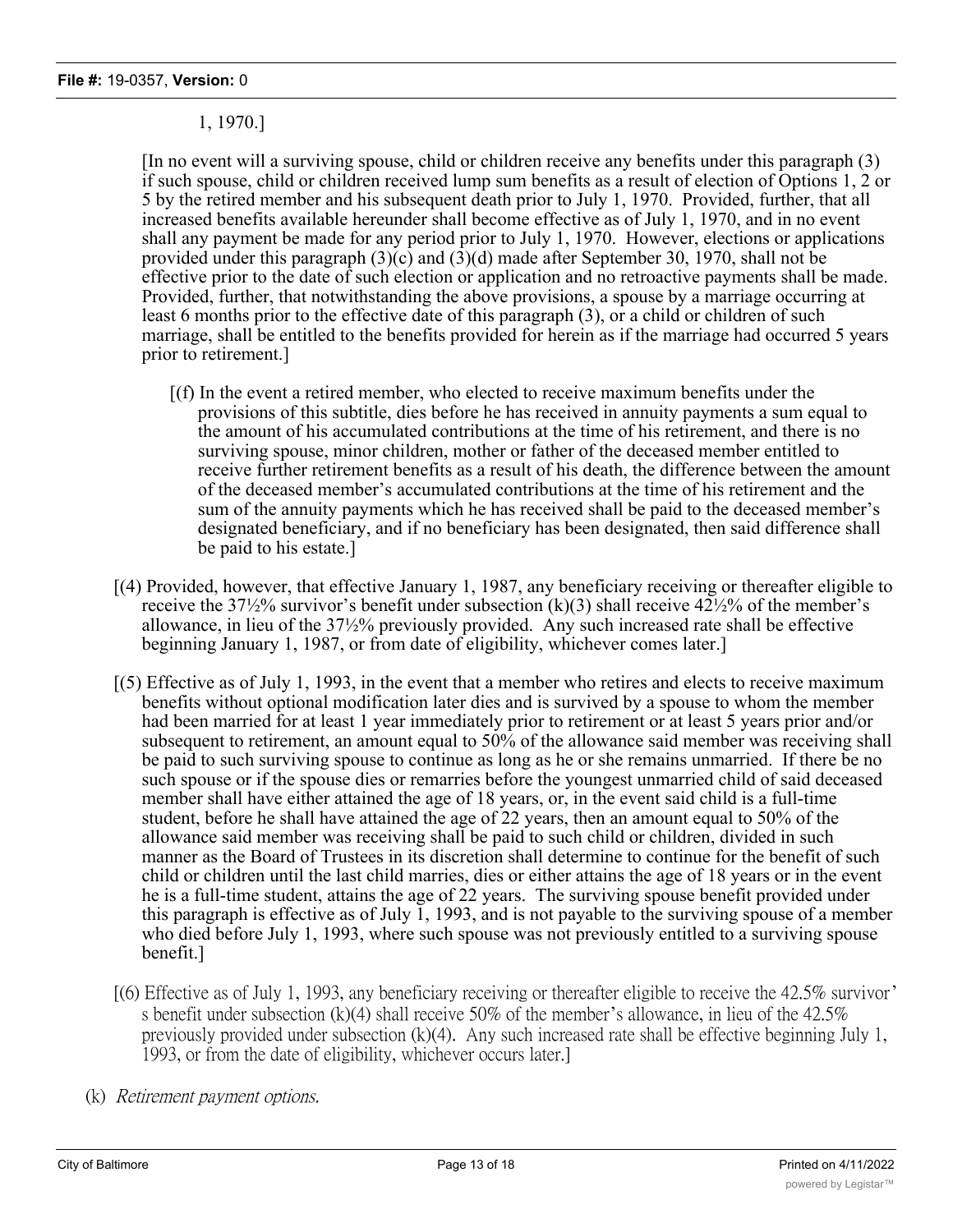- (1) *Maximum retirement allowance.*
	- (i) *In general.*

A member who is eligible to receive a retirement benefit under this subtitle is entitled to receive, without actuarial modification, the full benefit for which he or she is qualified, payable in periodic payments during the retired member's lifetime (the "maximum retirement allowance").

(ii) *Retired member's death - In general*.

As of the 1<sup>st</sup> day of the calendar month following the death of a retired member who is receiving this maximum retirement allowance, the following beneficiaries are entitled to receive periodic payments in an amount equal to 50% of the periodic payment that the retired member was receiving at the time of his or her death:

- (A) if the retired member is survived by a spouse to whom the retired member was married for at least 1 year immediately before the member's retirement date or at least 5 years before the member's death, the benefit shall be paid to the surviving spouse, to continue for the spouse's lifetime or until the spouse remarries before age 70; or
- (B) if there is no qualifying surviving spouse or if the surviving spouse remarries before age 70 or dies, then the benefit shall be paid to the retired member's minor children, in equal shares, to continue until the children are no longer minors, as defined in § 47(h) of this article.
- (iii) *retired member's death - Share of minor child who attains majority*.

For purposes of this paragraph, when a retired member's child is no longer a minor, as defined in § 47 (h) of this article, and consequently ceases to receive benefits under this paragraph, each remaining minor child shall begin to receive, in addition to his or her existing benefit, an equal share of the benefit formerly paid to the other child. This process continues until the youngest child is no longer a minor.

(iv) *Retired member's death - before contributions and drop or drop 2 account recovered*.

If a retired member who is receiving the maximum retirement allowance dies before the member has received in annuity payments a sum equal to the amount of his or her accumulated contributions and DROP or DROP 2 account at the time of retirement, and if there is no qualifying surviving spouse or minor child, as defined in § 47(h) of this article, entitled to receive further benefits as a result of the member's death, the difference between the amount of the deceased member's accumulated contributions and DROP or DROP 2 account at the time of his or her retirement and the sum of the annuity payments that he or she had received during his or her lifetime shall be paid in the form of a lump-sum cash payment as follows:

- (A) to the deceased member's beneficiary specifically designated to receive the unused annuity and remaining DROP or DROP 2 account; or
- (B) if no beneficiary has been designated or if the designated beneficiary predeceases the retired member, to the deceased member's estate.
- (2) *Survivorship benefit options*.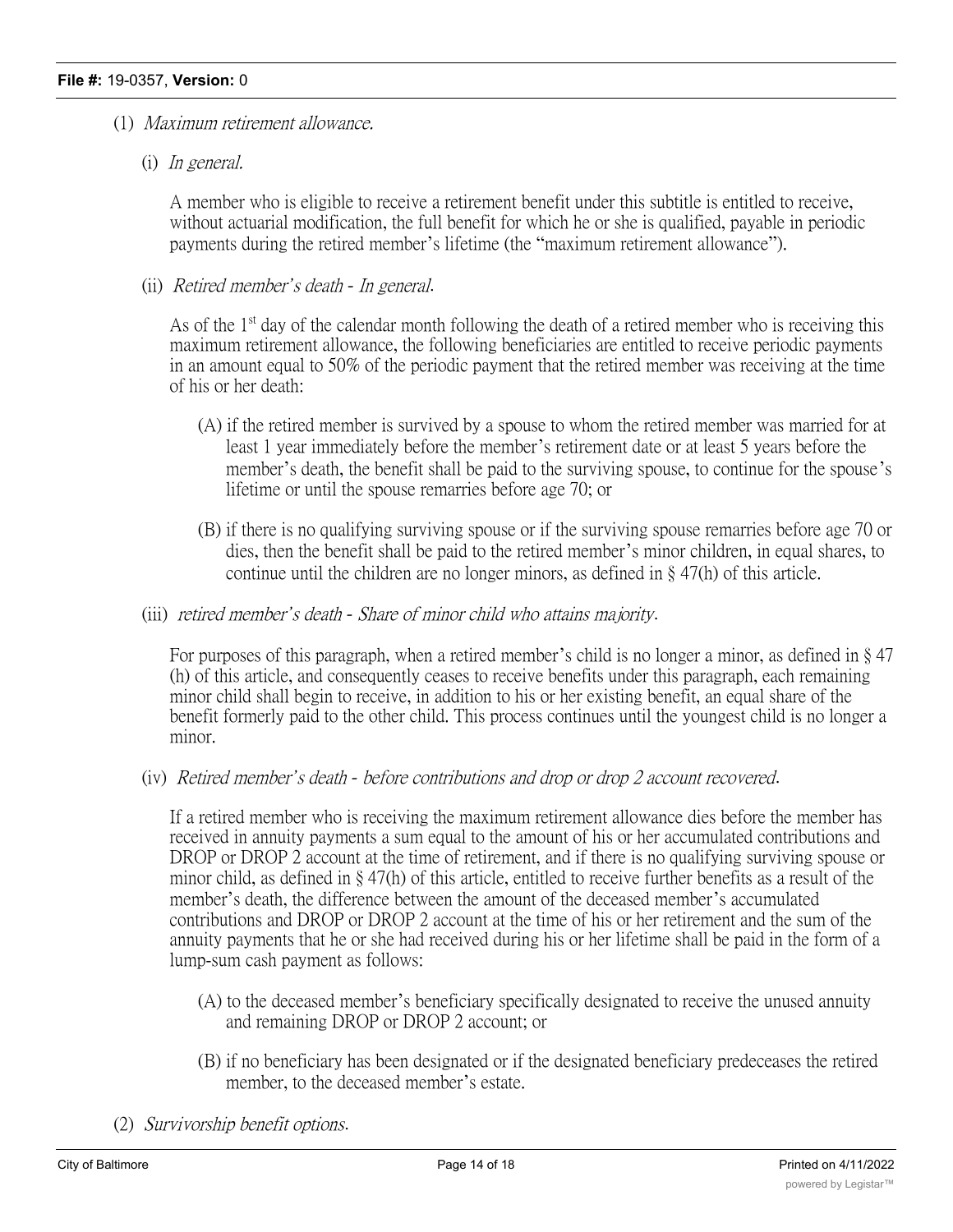- (i) *In general*.
	- (A) Instead of the maximum retirement allowance provided for in paragraph (1) of this subsection, a member who is entitled to receive a retirement benefit from this system may elect to receive an actuarially reduced benefit in the form of one of the survivorship options set forth in subparagraphs (ii) through (iv) of this paragraph.
	- (B) Other than as provided in subparagraph (ii) of this paragraph, a member who elects to receive one of these options will receive his or her benefit in the form of periodic payments during his or her lifetime.
- (ii) *Reserve guarantee option*.
	- (A) As soon as administratively practicable after the death of a retired member who elected this reserve guarantee option, the balance of the present value of the retired member's benefit at his or her death, after deducting the total amount of periodic payments received by the retired member during his or her lifetime, shall be paid in the form of a lump-sum cash payment as follows:
		- 1. to the retired member's designated beneficiary; or
		- 2. if no designated beneficiary has been designated or if the designated beneficiary predeceases the retired member, to the retired member's estate.
	- (B) A member who elects this option may change his or her designated beneficiary at any time throughout the member's retirement.
- (iii) *Joint-and-survivor options*.
	- (A) As of the  $1<sup>st</sup>$  day of the calendar month immediately after the death of a retired member who elected a joint-and-survivor option, the member's designated beneficiary is entitled to receive periodic payments during the beneficiary's lifetime in either of the following amounts, as elected by the member:
		- 1. 100% of the periodic payment that the retired member was receiving at the time of her or his death; or
		- 2. 50% of the periodic payment that the retired member was receiving at the time of her or his death.
	- (B) A member who elects this option may change his or her designated beneficiary within 30 days after the member's retirement date.
	- (C) If the designated beneficiary predeceases the retired member within 30 days after the retirement date, the retired member may designate a new beneficiary within 30 days after the designated beneficiary's death.
	- (D) If the designated beneficiary predeceases the retired member within 30 days after the retirement date and the retired member does not designate a new beneficiary within 30 days after the designated beneficiary's death or if the designated beneficiary dies on or after the  $31<sup>st</sup>$  day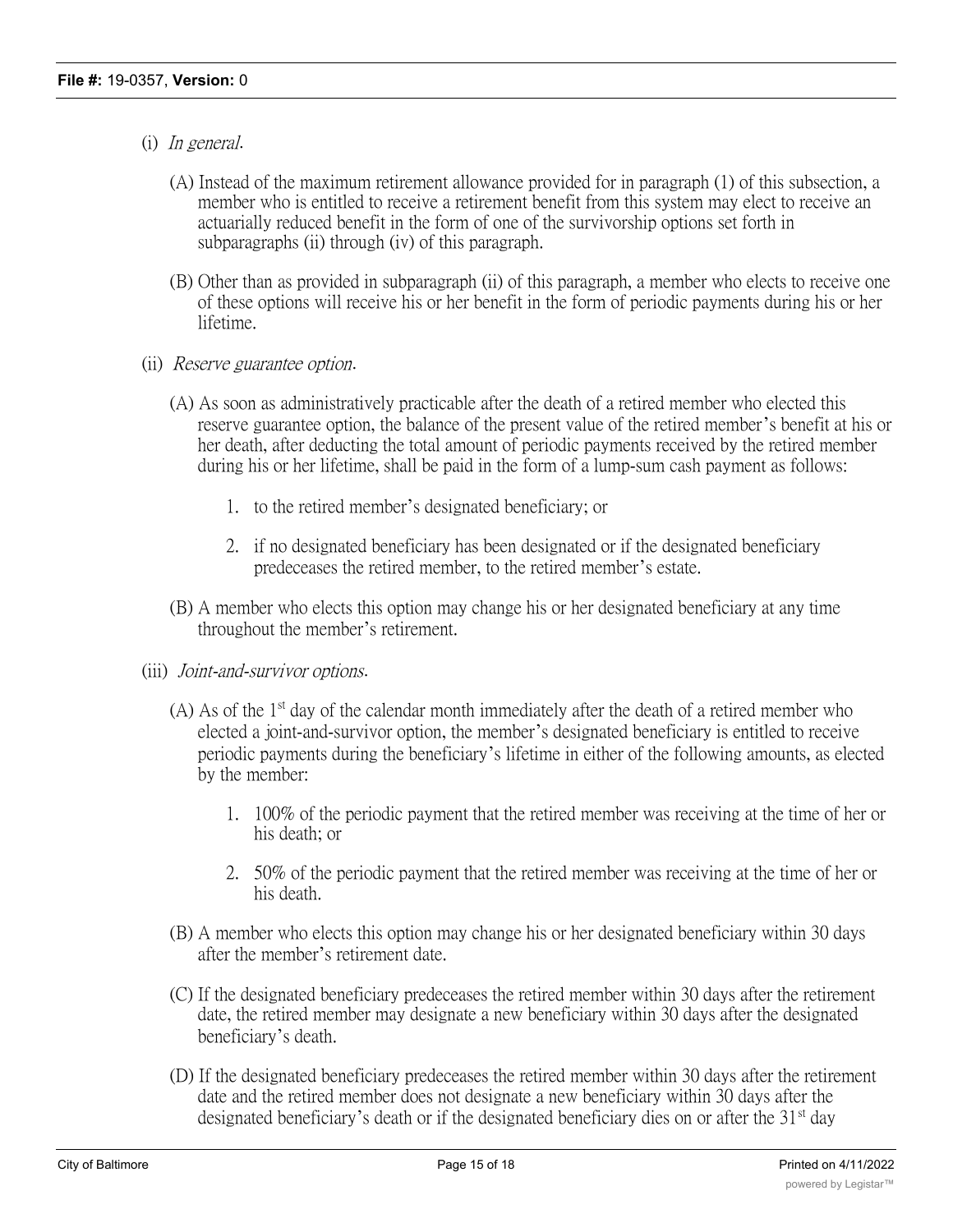following the retirement date:

- 1. the retired member continues during his or her lifetime to receive periodic payments in the same amount that the member has been receiving;
- 2. no new beneficiary may be designated; and
- 3. on the retired member's death, no survivorship benefit is payable.
- (iv) *"Pop-up" joint-and-survivor options*.
	- (A) As of the  $1<sup>st</sup>$  day of the calendar month following the death of a retired member who elected this " pop-up" joint-and-survivor option, the member's designated beneficiary is entitled to receive periodic payments during the beneficiary's lifetime in either of the following amounts, as elected by the member:
		- 1. 100% of the periodic payment that the retired member was receiving at the time of his or her death; or
		- 2. 50% of the periodic payment that the retired member was receiving at the time of his or her death.
	- (B) A member who elects this option may change his or her designated beneficiary within 30 days after the member's retirement date.
	- (C) If the designated beneficiary predeceases the retired member within 30 days after the retirement date, the retired member may designate a new beneficiary within 30 days after the designated beneficiary's death.
	- (D) If the designated beneficiary predeceases the retired member within 30 days after the retirement date and the retired member does not designate a new beneficiary within 30 days after the designated beneficiary's death or if the designated beneficiary dies on or after the  $31<sup>st</sup>$  day following the retirement date:
		- 1. the retired member commences, as of the  $1<sup>st</sup>$  day of the month immediately after the designated beneficiary's death, to receive the maximum retirement allowance, payable in periodic payments during the retired member's lifetime, plus post-retirement increases already granted the retired member;
		- 2. no other beneficiary may be designated; and
		- 3. on the retired member's death, no survivorship benefit is payable, whether under this option or the maximum retirement allowance.
- (3) *Change of election within 30 days.*
	- (i) A retired member may elect to make the changes authorized in this paragraph on or before the later of:
		- $(A)$  the 30<sup>th</sup> day after the retired member's retirement date; or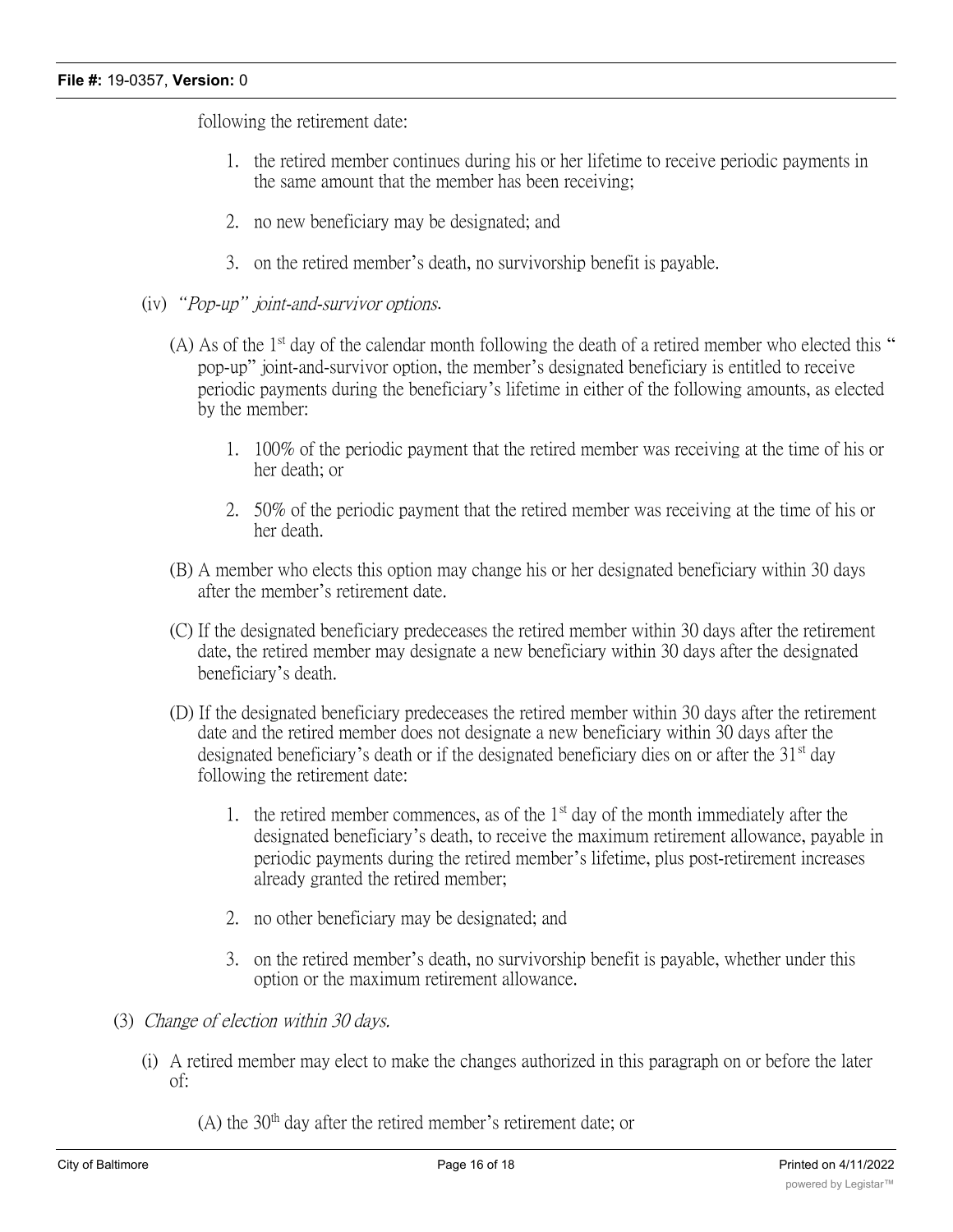- (B) if the retired member's designated beneficiary predeceases the retired member within 30 days after the retirement date, the  $30<sup>th</sup>$  day after the designated beneficiary's death.
- (ii) Within the periods specified, the retired member may elect to change:
	- (A) the retired member's maximum retirement allowance under paragraph (1) of this subsection to any one of the benefit options provided under paragraph (2) of this subsection;
	- (B) the retired member's election of a benefit option under paragraph (2) of this subsection to the maximum retirement allowance provided under paragraph (1) of this subsection; or
	- (C) the retired member's election of a benefit option under paragraph (2) of this subsection to any other benefit option provided under paragraph (2) of this subsection.
- (iii) Any payments made to a retired member under the original election shall be taken into account in computing the benefit to be paid under the subsequent election.

## **§ 34.1. Benefit payments.**

- (d) *Direct deposit for periodic benefit payments*.
	- (1) *"periodic benefit payments" defined.*
		- (i) "Periodic benefit payments" means all periodic benefit payments made by this system.
		- (ii) "Periodic benefit payments" does not include any one-time, lump-sum payment.
	- (2) *Direct deposit required.*

Except as provided in paragraph (3) of this subsection:

- (i) all periodic benefit payments made by this system shall be paid by electronic funds transfer; and
- (ii) each recipient of periodic benefit payments shall:
	- (A) designate a financial institution or other authorized payment agent; and
	- (B) provide the system with the information necessary for the recipient to receive electronic funds transfer payments through the payment agent so designated.
- (3) *Waiver for hardship.*
	- (i) The Board of Trustees may waive the requirements of this section on written request of a recipient of periodic benefit payments demonstrating hardship to receive funds by electronic transfer.
	- (ii) Periodic benefit payments shall be paid to any recipient granted a waiver under this paragraph by any method determined appropriate by the Board of Trustees.